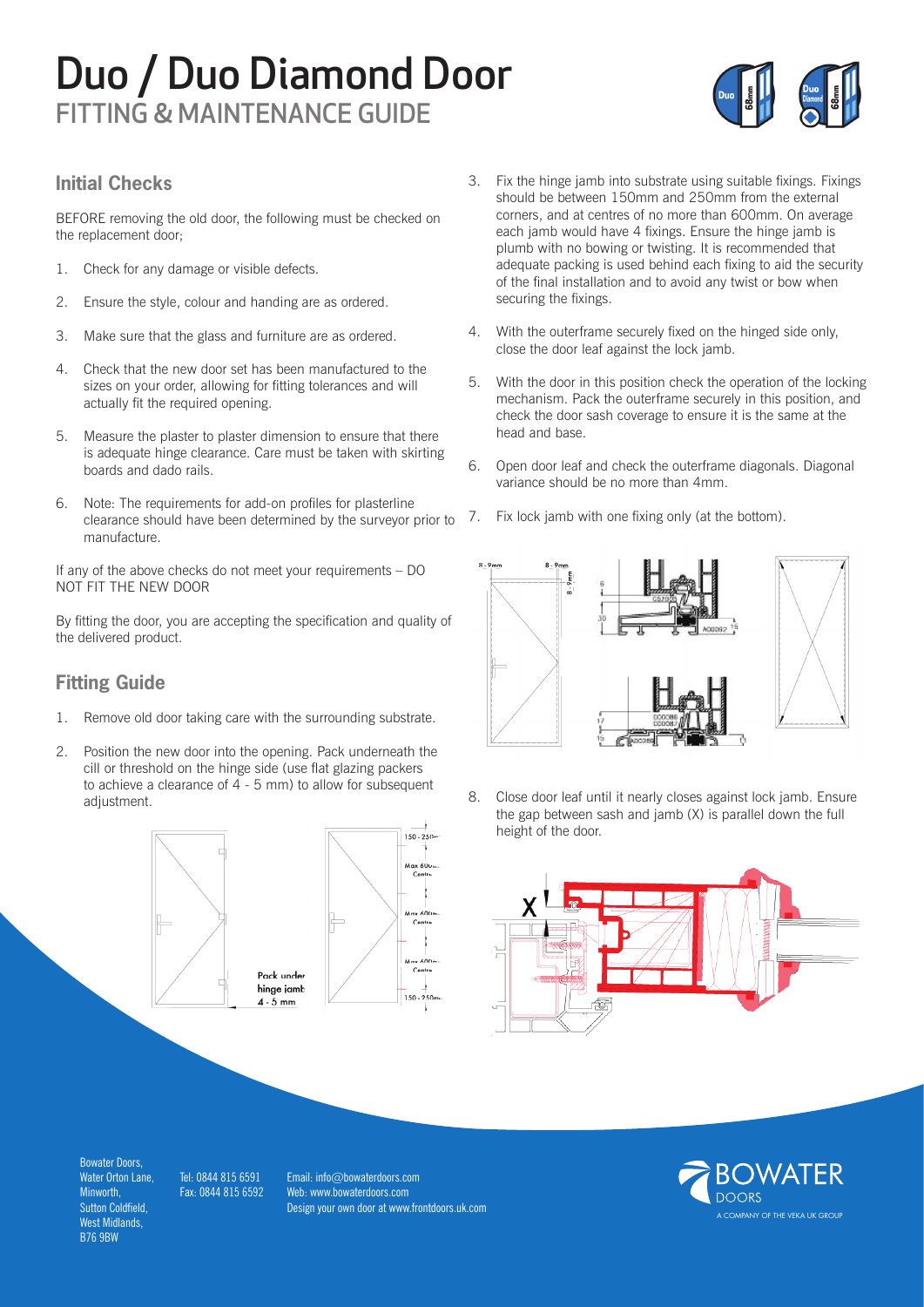## Duo / Duo Diamond Door FITTING & MAINTENANCE GUIDE



- 9. Pack the outerframe jamb in this position using flat glazing packers. Open and close the sash to check the gap is parallel and that nothing has moved.
- 10. Using suitable fixings, continue to fix the lock jamb. It is recommended to pack behind each fixing to aid the security of the final installation and to avoid any twist and bow when securing the fixings.
- 11. Ensure the cill and/or threshold is adequately packed along its length to prevent distortion caused by constant use/traffic.
- 12. Bowater Doors do not recommend the fixing of PVCu or aluminium thresholds due to the possibility of water ingress. Secure the threshold using foam and/or silicone.
- 13. Check the operation of the door. When lifting the handle to engage the hooks, door compression should be noticeable. An increase or decrease in compression can be done by slight adjustments to the lock keeps.



- 14. Adjustment to sash coverage can be carried out via the hinges, but this should be the exception rather than the rule if the previous steps have been followed.
- 15. Once the operation of the door is acceptable, seal and trim as required.



Horizental adjustment: adjust by turning screw a with a 5 mm Allian Key. Height adjustment: adjust by turning screw b with a 5 mm Allen Key.

Bowater Doors, Water Orton Lane, Minworth, Sutton Coldfield, West Midlands, B76 9BW

Tel: 0844 815 6591 Fax: 0844 815 6592

Email: info@bowaterdoors.com Web: www.bowaterdoors.com Design your own door at www.frontdoors.uk.com